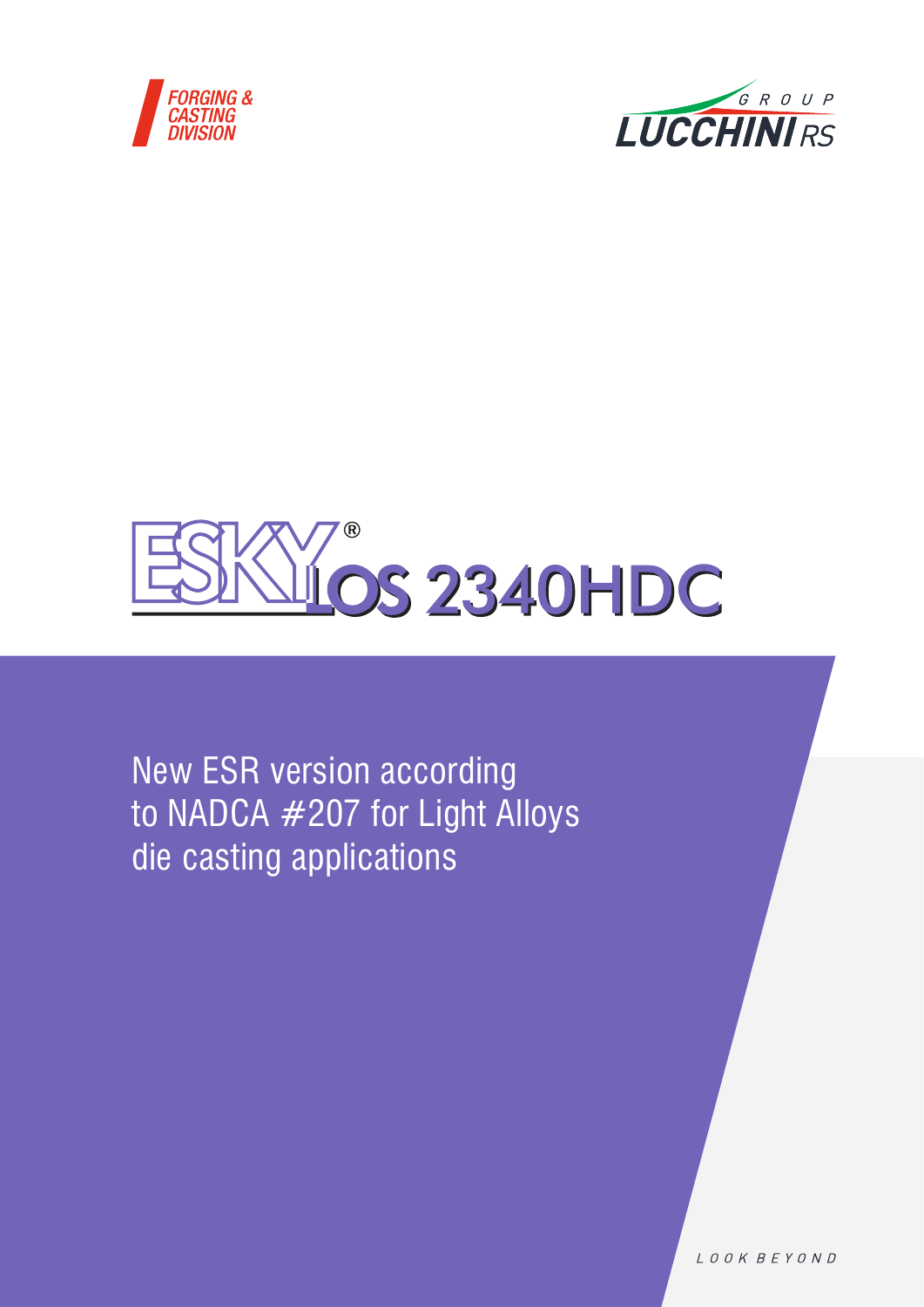





## General characteristics

EskyLos® 2340 HDC is a high alloyed Chromium-Molybdenum-Vanadium Hot Work Tool steel characterised by a low Silicon content and by special micro-alloying elements.

It's designed for the most demanding high pressure Light Alloys (Al-Mg) die casting dies according to the specification NADCA #207.

EskyLos® 2340 HDC is also produced via Electro-Slag Remelting process ESR, with the aim to give special quasiisostatic properties to the whole volume of the mould.

The above mentioned specification, as one of the most important worldwide reference for die-casting application, with very effective acceptance criteria, focuses on two macro-phases of the mould's manufacturing process.

- The Manufacturing process of the steel block, that needs an annealed steel capability;
- The procedure for the heat treatment of the die, that needs an HT capability.

With particular reference to the first one, NADCA #207 requires the "Annealed steel capability" assessment by samples' location in the core of the block, the most critical one, according to the key quality indicators described in Table 1.

Annealed steel capability indicators are tested and certified according to Lucchini RS' internal technical instruction I.T.MET U003.

Thanks to the optimized chemical analysis  $(P<0.0015\%$ . S<0.003% and low secondary elements content), together with the Electro Slag Re-melting process, followed by special forging and specifically designed heat treatment procedures, Lucchini RS is able to achieve the above mentioned "Annealed steel capability", guaranteeing an extremely high level of material's quality.

The strong points of this steel are:

- warm rigidity
- warm strength
- high resistance to thermal shock and to heat cracking:
- excellent mechanical properties in the ductile-brittle transitional phases;
- high resistance to tempering;
- excellent machinability in annealed conditions.
- suitable for long run dies
- suitable for production of part requiring smooth
- surfaces (to be coated or paint)
- not recommendable for dies producing small lots (200-2000 pcs)
- well suited for large dies

EskyLos® 2340 HDC is the ideal choice in hot applications where it is necessary to maintain unaltered the mechanical properties of the material in all the phases of the process, including the most critical moments on start-up.

Annealed steel capability indicators are tested and certified according to Lucchini RS' internal technical instruction I.T.MET U003.

For each single block Lucchini RS guarantees an high level of material quality, based on the control of key quality indicators of annealed steel capability summarized by the Table 1.

### *Table 1: Annealed steel capability*

| A                              | Grade                                                | <b>LOS 2340HDC</b>                                                                               |  |
|--------------------------------|------------------------------------------------------|--------------------------------------------------------------------------------------------------|--|
| R                              | <b>Annealed Brinell</b><br><b>Hardness</b>           | $<$ 220 HB                                                                                       |  |
| C                              | <b>Chemical Analysis</b><br>(as Product<br>Analysis) | According to Lucchini RS Standard.<br>Sampling location: $1/2$ W + $1/2$ T                       |  |
| D                              | Micro<br>Cleanliness                                 | According to ASTM E45 Method A<br>(0,5 field) NADCA #207<br>Sampling location: $1/2$ W + $1/2$ T |  |
| F                              | <b>UT Quality</b>                                    | UNI FN 10228-3 Class 4                                                                           |  |
| F                              | Grain Size                                           | No. 7 or finer according<br>to ASTM F112<br>Sampling location: $1/2$ W + $1/2$ T                 |  |
| G                              | <b>Annealed Micro</b><br>structure                   | NADCA #207                                                                                       |  |
| H                              | <b>Banding</b><br>Segregation                        | Sampling location: $1/2$ W + $1/2$ T                                                             |  |
| I                              | <b>Impact Capability</b><br><b>Testing</b>           | NADCA $#207$<br>Sampling location: $1/2$ W + $1/2$ T                                             |  |
| Sketch of sampling<br>location |                                                      | Т<br>W,<br>W                                                                                     |  |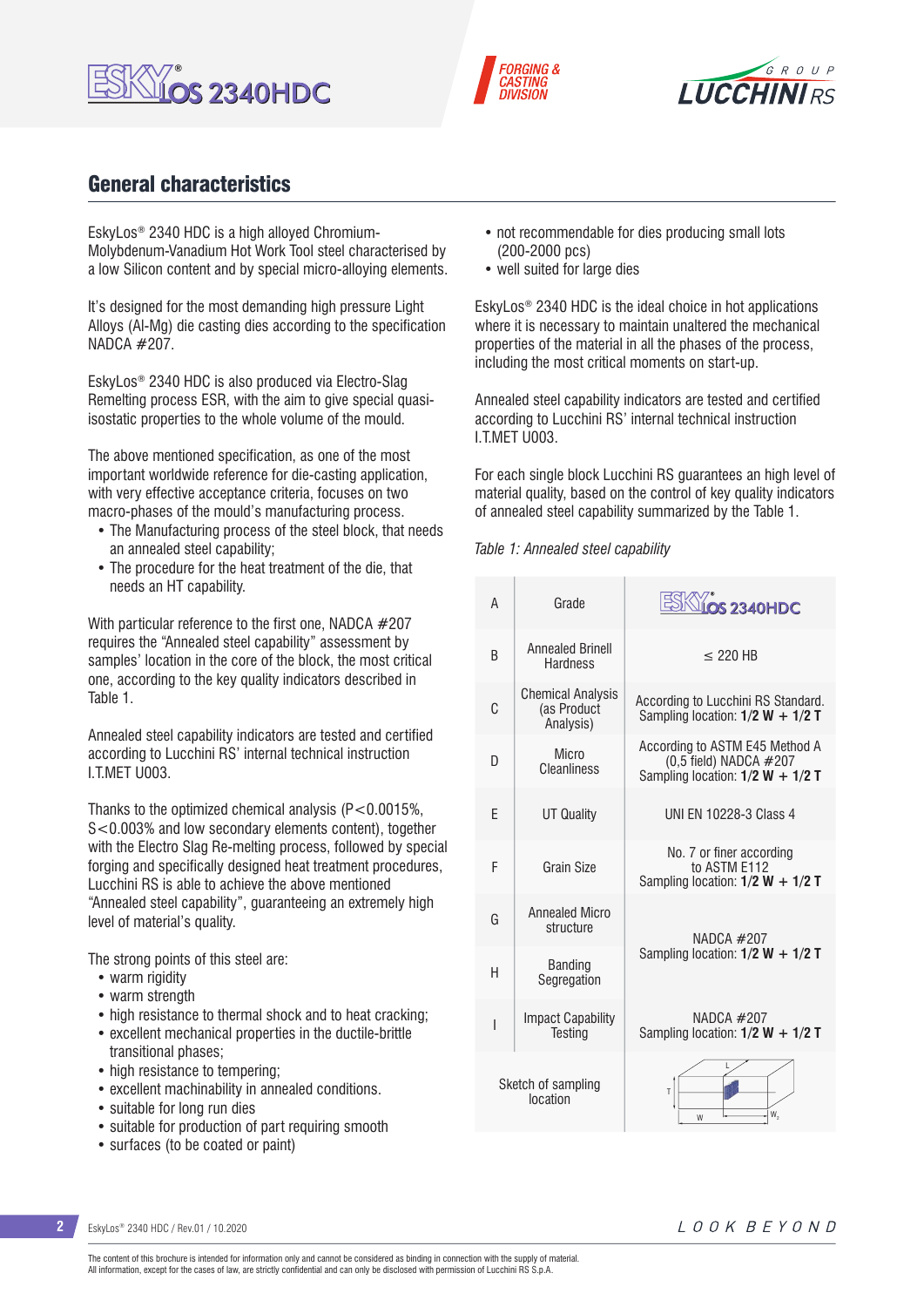





EskyLos® 2340 HDC is usually supplied as forged block, rough machined, annealed for 220 HB max with the following standard sizes' range: width 600-800-1050 mm x thickness 200-600 mm x length. Upon customer's request bigger dimensions can be assessed and achieved through the special 3D forging process.

NADCA requires the "Heat Treatment process capability" assessment of the die: this is a very effective requirement usually not included in other specifications.

## Chemical analysis

|                        | Range | $C[\%]$ | Si [%] | Mn $[%]$ | $Cr$ [%] | Mo [%] | $V[\%]$ | $S[\%]$                  | P[%]  |
|------------------------|-------|---------|--------|----------|----------|--------|---------|--------------------------|-------|
| <b>ESKY's</b> 2340HDC  | min   | 0,32    | 0,10   | 0,30     | 4,80     | 1,20   | 0,30    | $\overline{\phantom{a}}$ |       |
| Alloying [% in weight] | max   | 0,40    | 0,30   | 0,50     | 5,50     | 1,50   | 0,50    | 0,003                    | 0,015 |

Table for comparison of international classification

**W. Nr. 1.2340**

Heat analysis obtained during the pouring of the steel: in accordance with NADCA #207, as show in the table.

Product analysis: in order to consider the possible deviations due to the analytical reproducibility and the heterogeneity of the steel, the range of the chemical composition applicable to product analysis is usually wider than the one applicable to the heat analysis for C and Cr values. This point is regulated by the Table 6 of DIN 17 350.

Lucchini RS's tool steels are designed in order to optimize the material's performances.

The brand name identifies the Lucchini RS product, the number refers to the Werkstoff classification; "HDC" stands for "HIGH DIE CASTING".

## Main applications

EskyLos® 2340 HDC lends itself to the following applications:

- High pressure AI-Mg dies for aluminium stamping:
- low pressure Al dies;
- moulds for gravity casting;
- containers for presses;
- matrices for aluminium extrusion:
- heels for extrusion presses;
- jackets for extrusion presses.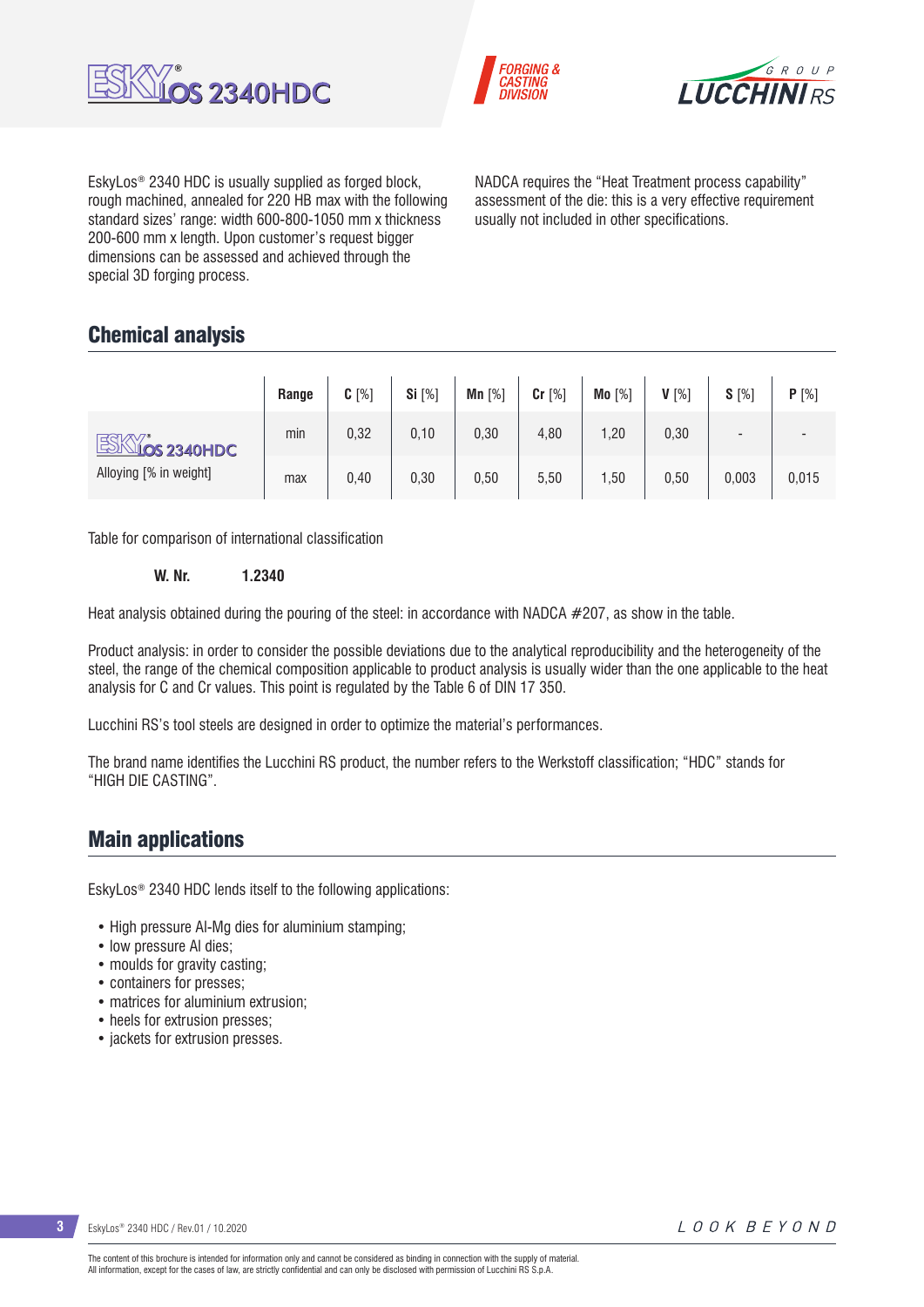





## Physical and mechanical properties

### *Main physical properties*

| <b>LOS 2340HDC</b>                                                     | $20^{\circ}$ C | $400^{\circ}$ C | $600\degree$ C |
|------------------------------------------------------------------------|----------------|-----------------|----------------|
| Modulus of elasticity [GPa]<br>(1GPa=1000 MPa)                         | 210            | 186             | 167            |
| Coefficient of thermal<br>expansion from 20 $\degree$ C<br>at [10-6/K] |                | 12.0            | 12.8           |
| Thermal conductivity<br>IW/mK1                                         | 24.7           | 27,8            | 29,5           |

*Main mechanical properties*

| <b>OS 2340HDC</b>                        | $400^{\circ}$ C | $500^{\circ}$ C | $600\degree$ C |
|------------------------------------------|-----------------|-----------------|----------------|
| Ultimate Tensile strength<br>(UTS) [MPa] | 1.170           | 970             | 660            |
| <b>Yield stress</b><br>(YS) [MPa]        | 920             | 760             | 485            |

The data are average values taken from a test piece hardened at 980° C, quenched and with a final temper to give a hardness of 44HRc.



## Heat treatments

EskyLos® 2340 HDC is supplied in the annealed condition. If a different hardness is required or if heat treatment is needed, we suggest applying the following parameters.

This information is only indicative and must be adapted depending on the different heat treatment facilities employed and on the thickness of the bar: for any question and particular requirement don't hesitate to contact our technical staff of Metallurgy & Laboratories Department.

### *Soft annealing*

| Suggested temperature | 850 °C                                                                                |
|-----------------------|---------------------------------------------------------------------------------------|
| Temperature increase  | Max 50 $\degree$ C/h                                                                  |
| Soaking time          | Minimum 120 min from when the<br>temperature settles                                  |
| Cooling               | Slow in the furnace at max 25 $\degree$ C/h<br>to $600 °C$ , then at room temperature |

Soft annealing is recommended where it is necessary to improve the machinability of the tool. After annealing a hardness of max 220 °C is achieved.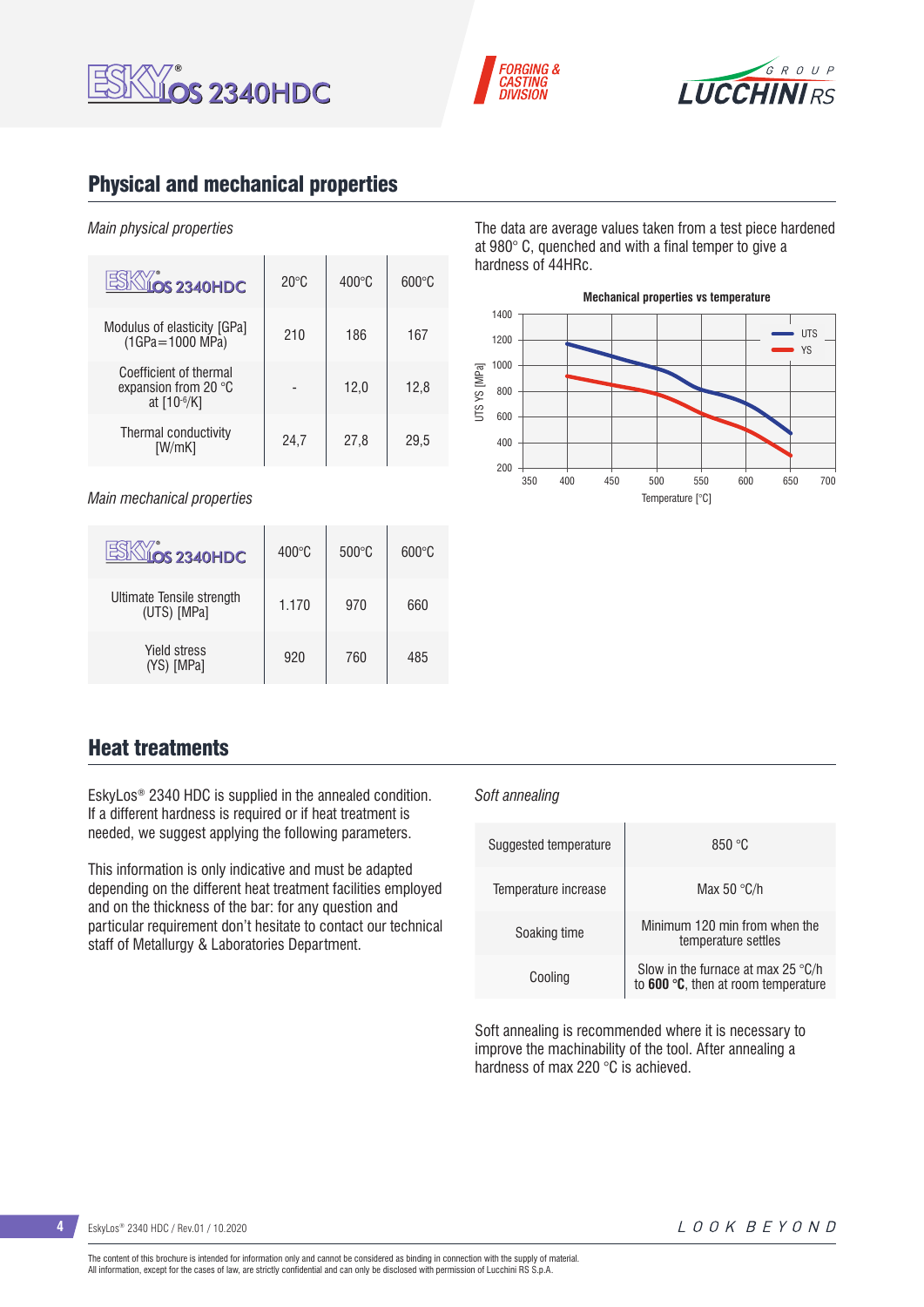





### *Stress Relieving*

| Suggested temperature | 650 °C                                                                             |
|-----------------------|------------------------------------------------------------------------------------|
| Temperature increase  | Max $100 °C/h$                                                                     |
| Soaking time          | Minimum 120 min from when the<br>temperature settles                               |
| Cooling               | Slow in the furnace at max 25 $\degree$ C/h<br>to 200°C, then at room temperature. |

If the suggested temperature is lower than the tempering temperature, the stress relieving temperature will be 50° C lower than the tempering temperature previously applied

We strongly recommend to perform the stress relieving:

- After rough machining in order to minimize distortions and avoid quenching cracks by hardening treatment;
- After the finish machining, before the very first sampling, to avoid possible damages to cavity surface and subsurface caused by not optimized hard milling.

### *Hardening*

We suggest to carry out hardening on material supplied in the annealed condition and tempering immediately afterwards.

Hardening should be carried out after the material has been pre-heated according to the following table.

| First pre-heating<br>temperature  | 400 °C                                                    |
|-----------------------------------|-----------------------------------------------------------|
| Temperature increase              | Max 150 $\degree$ C/h                                     |
| Soaking time                      | 25 min every 25 mm thickness<br>or when $(Ts-TC) < 90$ °C |
|                                   |                                                           |
| Second pre-heating<br>temperature | 600 °C                                                    |
| Temperature increase              | Max 150 $\degree$ C/h                                     |
| Soaking time                      | 20 min every 25 mm thickness<br>or when $(Ts-TC) < 90$ °C |

| Third pre-heating<br>temperature | 800 °C                                                    |
|----------------------------------|-----------------------------------------------------------|
| Temperature increase             | Max $150 °C/h$                                            |
| Soaking time                     | 20 min every 25 mm thickness<br>or when $(Ts-TC) < 90 °C$ |

The first preheat at 400 °C is advisable to eliminate the accumulated stresses caused resultant from mechanical working. The successive preheats at 600°C and 800°C are necessary to homogenise the temperature of the piece. Rate of increase is 150°C per hour.

The soaking time is calculated from the thickness of the piece and will vary with the temperature, as indicated in the table.

Alternatively, the time can be adjusted on the basis of the difference between the Internal temperature (Tc) and the Surface temperature (Ts) of the piece, measured by means of two thermocouples.

After the third pre-heat at 800 °C, the austenitising temperature should be reached as quickly as possible and maintained for 30 min from when (Ts-Tc) < 15 °C or on the basis of the following formula:

 $t = (x + 39)/2$  $t =$  soaking time [min]  $x =$  thickness [mm]

| Austenitising temperature | 980-1010°                                                 |
|---------------------------|-----------------------------------------------------------|
| Temperature increase      | $>150^{\circ}$ C/h                                        |
| Soaking time              | $t = (x + 39) / 2$ or 30 min<br>from when (Ts-Tc) < 15 °C |
| Cooling                   | Air, vacuum cooling, salt bath,<br>polymer in H2O         |

A controlled quench rate provide optimim metallurgical properties, while minimizing distorsion and risk of cracking. Methods can be different, such as molten salt austenitizing, quenching, vacuum austenitizing and pressurized gas quenching.

**5** EskyLos® 2340 HDC / Rev.01 / 10.2020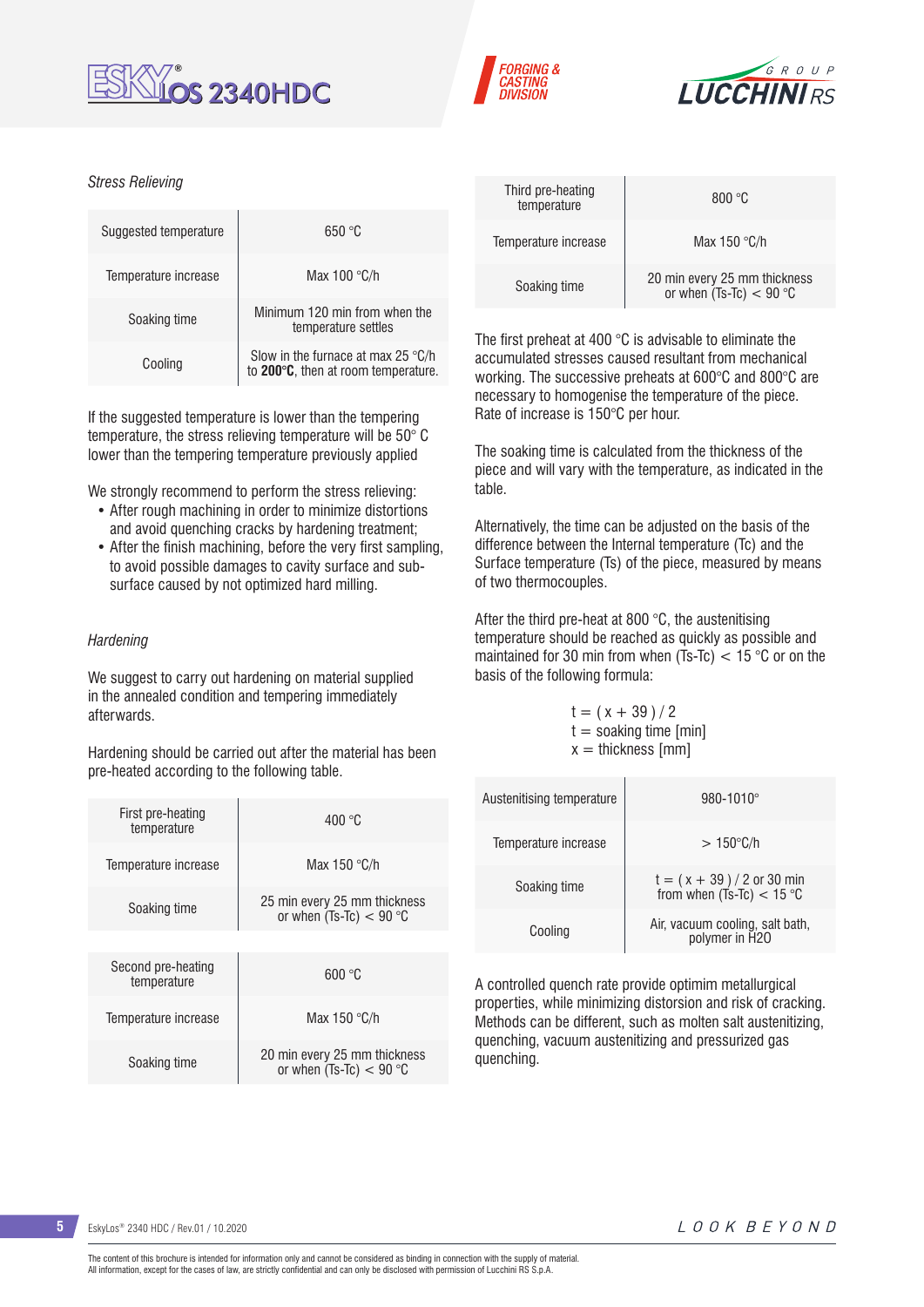





Faster quench rates result in increased toughness. The cooling rate is a function of the size of the tool and the quenching power of the equipment used. Directly after quenching, EskyLos® 2340 HDC is hard, brittle and higly stressed; it is vulnerable to cracking spontaneously and must be tempered while still warm. Further tempering will reduce the stress level and hardness, but increase toughness and resistance to cracking in service.

The final hardness level chosen depends on the application and is normally in the range of 42-48 HRc. This is achieved by careful control of temperature and time of tempering. A minimum of two tempers is required to give dimensional stability and the correct metallurgical structure.

Hardness is not the only indicator of how a tool will perform, because tool life is more dependent on the metallurgical structure of the steel, before and after heat treatment.

### *Tempering*

It is recommended to set the temperature of the first temper between 550 and 580 °C, close to the secondary hardness.

The temperature of the second temper must be set on the basis of the required mechanical properties, and must be higher than the temperature applied for the first temper.

The soaking time for the first and the second temper are calculated by applying the following empirical formula:

> $t' = t'' = 0.8 x + 120$  $t' = t'' =$  soaking time [min]  $x =$  thickness  $\text{[mm]}$

A third temper at a temperature of 30-50 °C below the maximum temperature previously applied will function as a stress relieving cycle.

Tempers at a temperature between 400 and 550 °C are not advisable, as they reduce the material toughness. Tempers at a temperature lower than 200 °C should not be carried out.

The soaking time for the third temper are calculated by applying the following empirical formula:

> $t''' = 0.8 x + 180$ t''' = soaking time [min]  $x =$  thickness  $\lceil mm \rceil$

| First tempering<br>temperature  | 550 - 580 °C                                                                                                                           |  |  |  |  |
|---------------------------------|----------------------------------------------------------------------------------------------------------------------------------------|--|--|--|--|
| Soaking time                    | $t' = 0.8x + 120$                                                                                                                      |  |  |  |  |
| Cooling                         | Room temperature                                                                                                                       |  |  |  |  |
|                                 |                                                                                                                                        |  |  |  |  |
| Second tempering<br>temperature | Set on the basis of the required<br>mechanical properties, in any case<br>higher than the temperature applied<br>for the first temper. |  |  |  |  |
| Soaking time                    | $t'' = 0.8x + 120$                                                                                                                     |  |  |  |  |
| Cooling                         | Room temperature                                                                                                                       |  |  |  |  |
|                                 |                                                                                                                                        |  |  |  |  |
| Third tempering<br>temperature  | 30-50 $\degree$ C lower than the max<br>temperature previously applied                                                                 |  |  |  |  |
| Soaking time                    | $t''' = 0.8x + 180$                                                                                                                    |  |  |  |  |
| Cooling                         | Slow cooling in the furnace up to<br>250 $\degree$ C, then at room temperature                                                         |  |  |  |  |
|                                 | <b>Tempering curve</b>                                                                                                                 |  |  |  |  |
| 60                              | <b>HRc</b>                                                                                                                             |  |  |  |  |
| 52                              |                                                                                                                                        |  |  |  |  |
| 44                              |                                                                                                                                        |  |  |  |  |



Tempering curve of a sample which has been austenitised at 980 °C. The diagram shows values obtained after the second temper.

**6** EskyLos® 2340 HDC / Rev.01 / 10.2020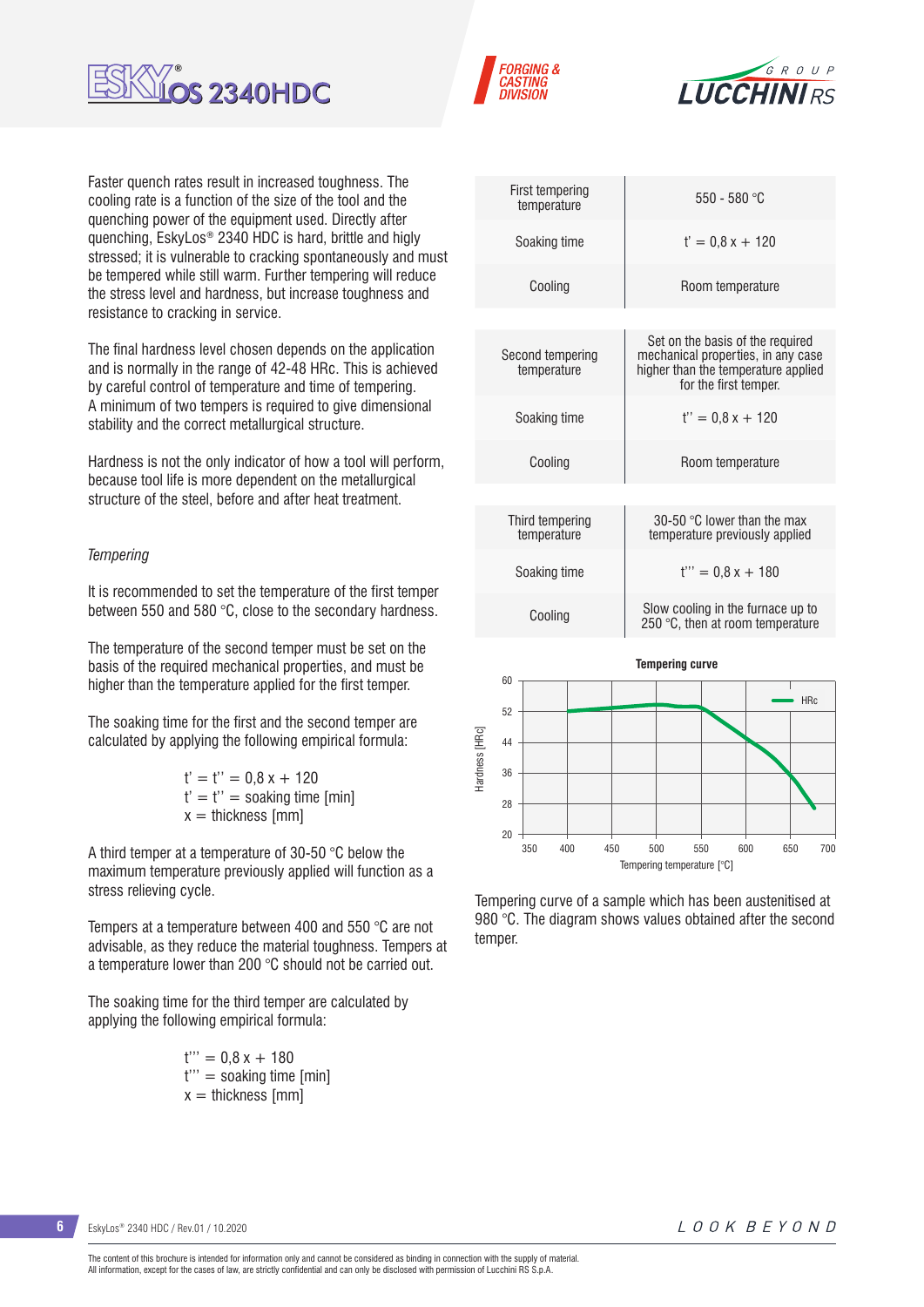

### *Variation in dimensions during heat treatment*

During the heat treatment of EskyLos® 2340 HDC the phase transformation points are exceeded. Inevitably this causes a variation in the volume of the material. For this reason we recommend leaving enough machining allowance to compensate for the change of dimension due to heat treatment. All the corners should be rounded off.

### *Nitriding*

The purpose of nitriding is to increase the resistance of the material to wear and abrasion. This treatment is very useful for components where high performance is necessary, as it extends the life of the material. We suggest nitriding the component in the hardened and tempered condition. The tempering temperature must be at least 50 °C higher than the nitriding temperature.

Modern nitriding processes allow the original dimensions of the component to be maintained. We recommend heat treating the component in the finish machined condition.





### *Remarks*

In accordance with its internal technical instruction LT. MET U002 Lucchini RS has selected highly specialized heat treatment companies, which perform the vacuum hardening complying with Lucchini RS heat treatment procedure I.T.MET – U001.

We strongly recommend to send your dies to one of the heat treatment companies officially approved by Lucchini RS.

For more information don't hesitate to ask to our local Distributor – Service Center or to our Sales Department. In case of different needs of heat treatment (like salt bath) please contact our technical staff of Metallurgy & Laboratories Department.

In any case, other properties can be analysed and studied deeper by Lucchini RS on specific Customer request: please consult Lucchini RS specialists of MET Department.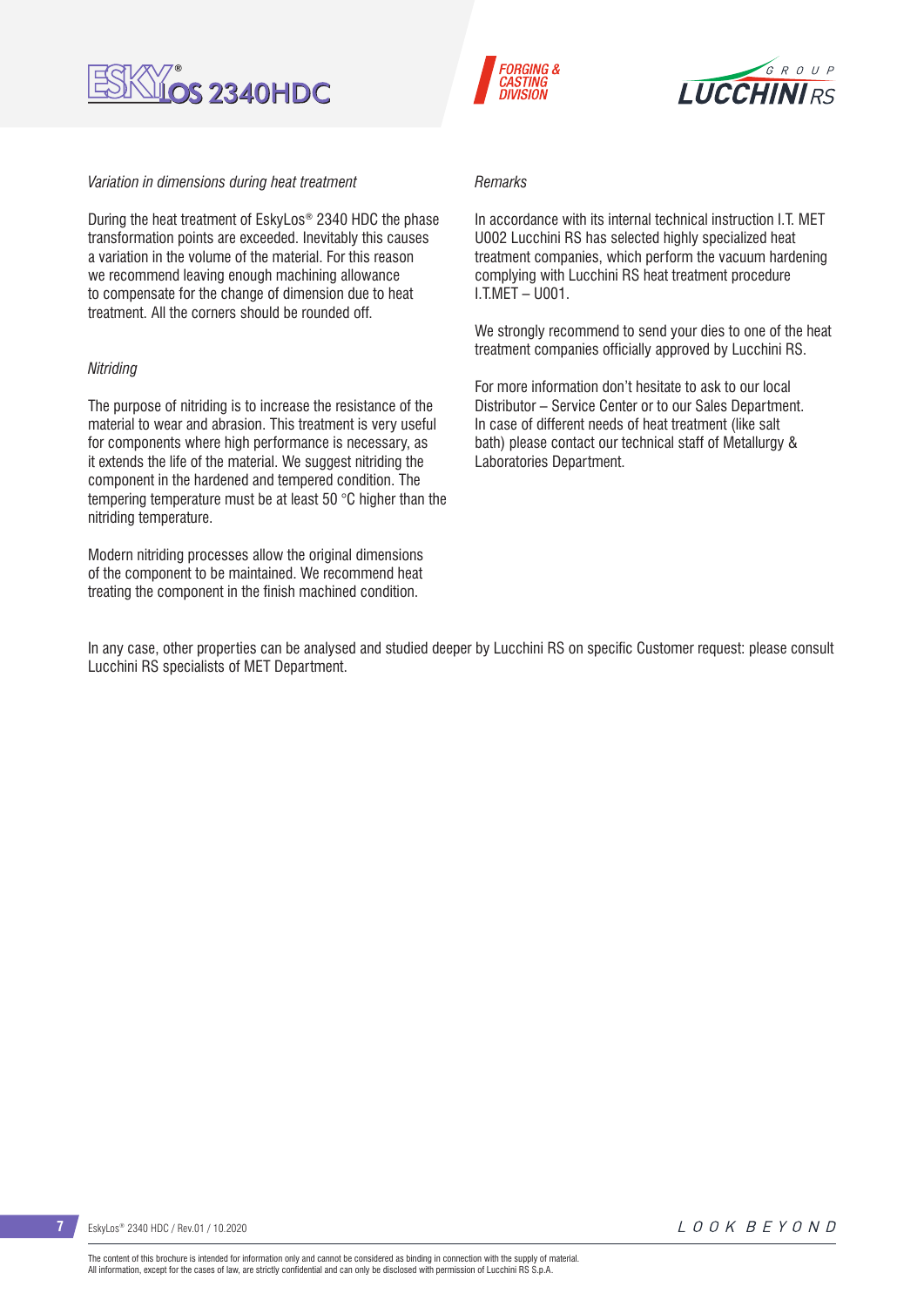





# CCT Curve



# Annealed microstructure of EskyLos® 2340 HDC



The annealed microstructure of the as received steel consists essentially of a ferritic matrix with a homogeneous distribution of spheroidized carbides, when examined at 500X, after being polished and etched with 4% Nital, free of excessive banding.

The content of this brochure is intended for information only and cannot be considered as binding in connection with the supply of material.<br>All information, except for the cases of law, are strictly confidential and can o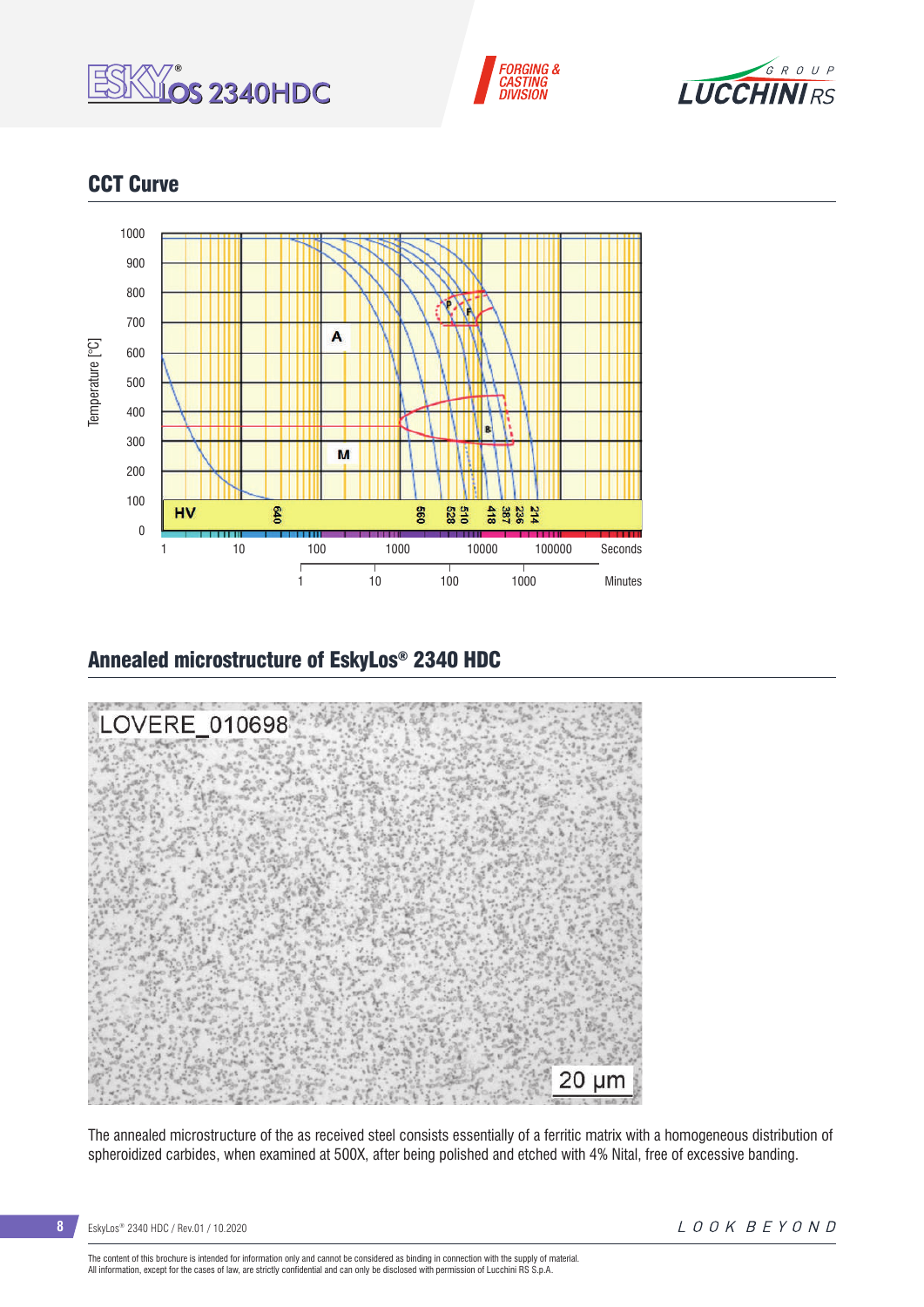![](_page_8_Picture_0.jpeg)

![](_page_8_Picture_1.jpeg)

![](_page_8_Picture_2.jpeg)

# The advantages of the ESR technology

The ESR (Electro-Slag-Melting) manufacturing technology offers the following advantages:

- increase of material toughness:
- high micro-cleanness level:
- total isotropy of the material;
- very low segregation level.

The ESR process is based on ingot remelting, through a traditional VD (vacuum degassing) process, using a particular copper ingot mould that contains basic slag.

The ingot is remelted in a way that the liquid metal passes through the slag, which acts as a filter and retains the inclusions.

The process of solidification inside the ingot mould is faster than in a traditional process.

The result is homogeneous and isotropic steel.

![](_page_8_Figure_13.jpeg)

![](_page_8_Figure_14.jpeg)

![](_page_8_Figure_15.jpeg)

![](_page_8_Figure_16.jpeg)

Thanks to the ESR process, EskyLos® 2340 HDC satisfies the most difficult requirements in terms of toughness and suitability to polishing. It is suitable for the manufacture of moulds subjected to mirror polishing and to high mechanical stress.

**9** EskyLos® 2340 HDC / Rev.01 / 10.2020

LOOK BEYOND

The content of this brochure is intended for information only and cannot be considered as binding in connection with the supply of material. All information, except for the cases of law, are strictly confidential and can only be disclosed with permission of Lucchini RS S.p.A.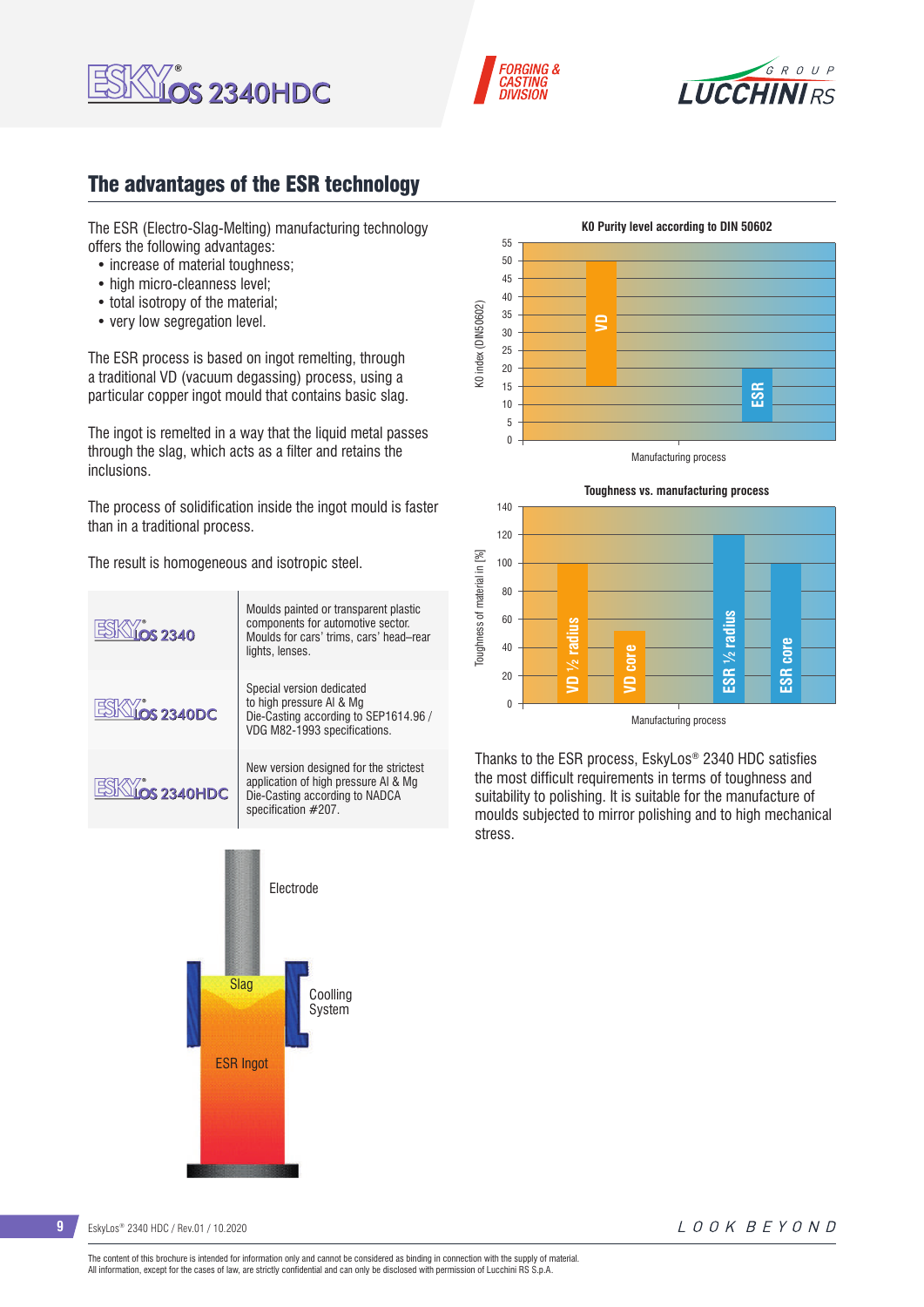![](_page_9_Picture_0.jpeg)

![](_page_9_Picture_1.jpeg)

![](_page_9_Picture_2.jpeg)

# Guidance for machining

 $\overline{1}$ 

 $\overline{1}$ 

The following parameters are indicative only and must be adapted to the particular application and to the machinery employed. The data refer to material in the annealed condition. Hardness 220 HB max.

### *Turning*

|                                      | Rough machining |            | Finish machining                        |                |
|--------------------------------------|-----------------|------------|-----------------------------------------|----------------|
| Type of insert                       | P20-P40 coated  | <b>HSS</b> | P <sub>10</sub> -P <sub>20</sub> coated | Cermet         |
| V <sub>c</sub> cutting speed [m/min] | $170 \div 220$  | $(\star)$  | $200 \div 250$                          | $240 \div 300$ |
| a, cutting depth [mm]                | $1 \div 5$      | $(\star)$  |                                         | < 0.5          |

### *Milling*

|                                      | Rough machining                             |                                         |            |  |  |
|--------------------------------------|---------------------------------------------|-----------------------------------------|------------|--|--|
| Type of insert                       | P <sub>25</sub> -P <sub>35</sub> not coated | P <sub>25</sub> -P <sub>35</sub> coated | <b>HSS</b> |  |  |
| V <sub>c</sub> cutting speed [m/min] | $160 \div 240$                              | $180 \div 280$                          | $(\star)$  |  |  |
| $f$ , feed [mm]                      | $0,15 \div 0,3$                             | $0.15 \div 0.3$                         | $(\star)$  |  |  |
| a, cutting depth [mm]                | $2 \div 4$                                  | $2 \div 4$                              | $(\star)$  |  |  |

|                         | Pre-finishing                               |                                         |               |  |  |  |
|-------------------------|---------------------------------------------|-----------------------------------------|---------------|--|--|--|
| Type of insert          | P <sub>10</sub> -P <sub>20</sub> not coated | P <sub>10</sub> -P <sub>20</sub> coated | <b>HSS</b>    |  |  |  |
| V cutting speed [m/min] | $180 \div 260$                              | $200 \div 280$                          | $(\texttt{'}$ |  |  |  |
| $f$ , feed [mm]         | $0,2 \div 0,3$                              | $0,2 \div 0,3$                          | $(\star)$     |  |  |  |
| a, cutting depth [mm]   | $1 \div 2$                                  | $1 \div 2$                              | $(\star)$     |  |  |  |

|                                      | Finishing                                   |                                         |                 |  |  |  |
|--------------------------------------|---------------------------------------------|-----------------------------------------|-----------------|--|--|--|
| Type of insert                       | P <sub>10</sub> -P <sub>20</sub> not coated | P <sub>10</sub> -P <sub>20</sub> coated | Cermet P15      |  |  |  |
| V <sub>c</sub> cutting speed [m/min] | $200 \div 280$                              | $220 \div 300$                          | $240 \div 330$  |  |  |  |
| $f$ , feed [mm]                      | $0,05 \div 0,2$                             | $0,05 \div 0,2$                         | $0,05 \div 0,2$ |  |  |  |
| a, cutting depth [mm]                | $0.5 \div 1$                                | $0.5 \div 1$                            | $0.3 \div 0.5$  |  |  |  |

### *(\*) not advisable*

**10** EskyLos® 2340 HDC / Rev.01 / 10.2020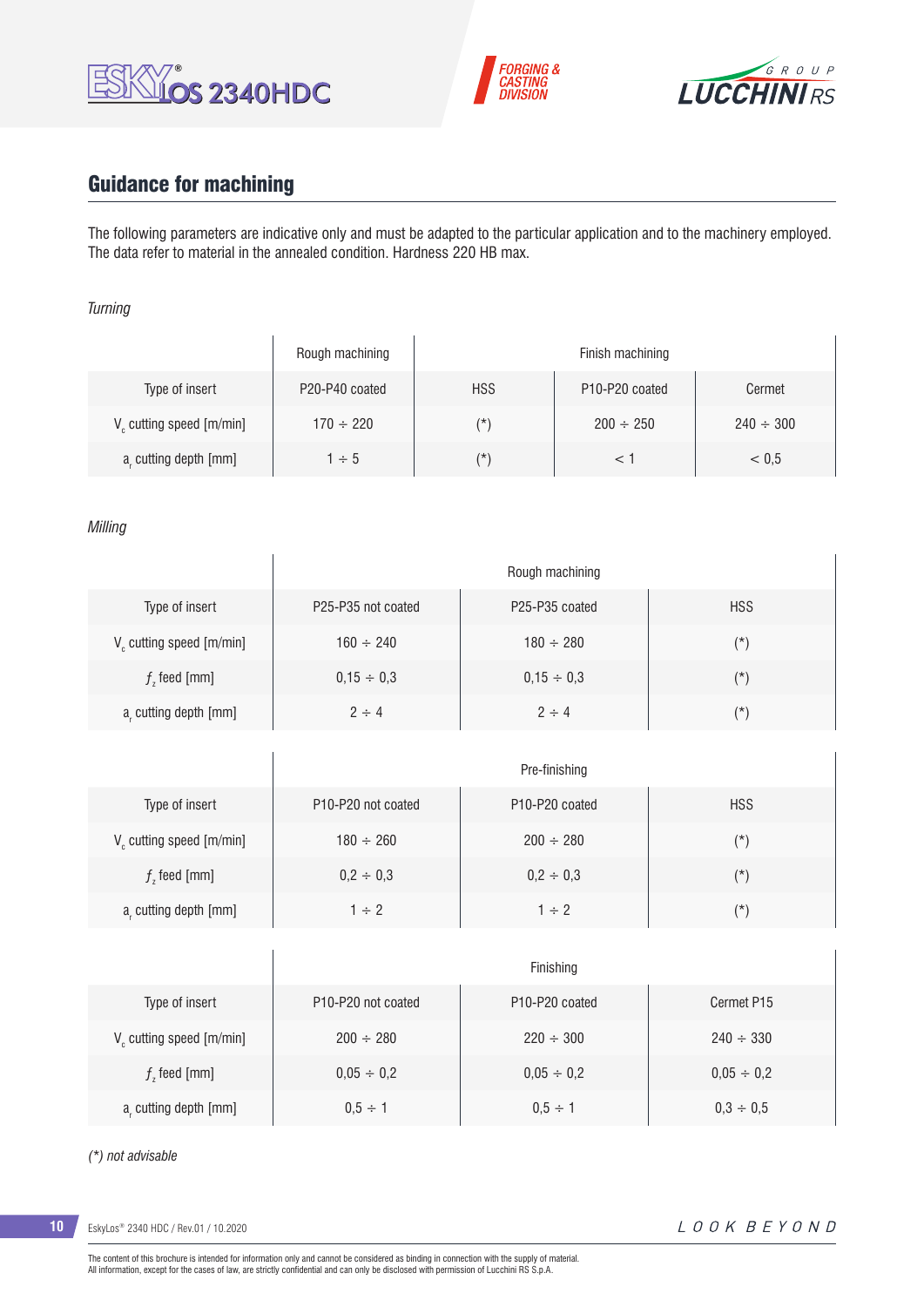![](_page_10_Picture_0.jpeg)

![](_page_10_Picture_1.jpeg)

![](_page_10_Picture_2.jpeg)

## *Drilling*

| Type of insert                       | tip with interchangeable inserts | <b>HSS</b> | brazed tip       |
|--------------------------------------|----------------------------------|------------|------------------|
| V <sub>c</sub> cutting speed [m/min] | $190 \div 220$                   | (*         | $60 \div 80$     |
| $fz$ feed per turn [mm/turn]         | $0.05 \div 0.15$                 | (*         | $0.15 \div 0.25$ |

### *(\*) not advisable*

## *General formulae*

| Type of machining             | Drilling                                                                                                          | Milling                                                                           |
|-------------------------------|-------------------------------------------------------------------------------------------------------------------|-----------------------------------------------------------------------------------|
| n: number of turns of mandrel | $V_c * 1000 / \pi * D_c$                                                                                          | $V_r * 1000 / \pi * D_c$                                                          |
| $Vf$ : feed speed [m/min]     | $V_{f} = f_{7}$ * n                                                                                               | $V_{f} = f_{i} * n * z_{n}$                                                       |
| $fz$ feed per turn [mm/turn]  | -                                                                                                                 | $f_{n} = V_{f} / n$                                                               |
| <b>Note</b>                   | D <sub>r</sub> : Milling cutter or tip diameter [mm]<br>V <sub>c</sub> : cutting speed [m/min]<br>$f$ : feed [mm] | $f_n$ : feed per turn [mm/turn]<br>z <sub>a</sub> : No. of milling cutter inserts |

## Approximate equivalent values between hardness and ultimate tensile strength

| HB         | 530   | 520   | 512   | 495   | 480   | 471   | 458   | 445   | 430   | 415   | 405   | 390   | 375   |
|------------|-------|-------|-------|-------|-------|-------|-------|-------|-------|-------|-------|-------|-------|
| <b>HRc</b> | 54    | 53    | 52    | 51,1  | 50,2  | 49,1  | 48,2  | 47    | 45,9  | 44,5  | 43,6  | 41,8  | 40,5  |
| MPa        | 1.900 | 1.850 | 1.800 | 1.750 | 1.700 | 1.650 | 1.600 | 1.550 | 1.500 | 1.450 | 1.400 | 1.350 | 1.300 |
|            |       |       |       |       |       |       |       |       |       |       |       |       |       |
| HB         | 360   | 350   | 330   | 320   | 305   | 294   | 284   | 265   | 252   | 238   | 225   | 209   | 195   |
| <b>HRc</b> | 38,8  | 37,6  | 35,5  | 34,2  | 32,4  | 31    | 29    | 27    | $- -$ | --    | $- -$ | --    | $- -$ |
| <b>MPa</b> | 1.250 | 1.200 | 1.150 | 1.100 | 1.050 | 1.000 | 950   | 900   | 850   | 800   | 750   | 700   | 650   |